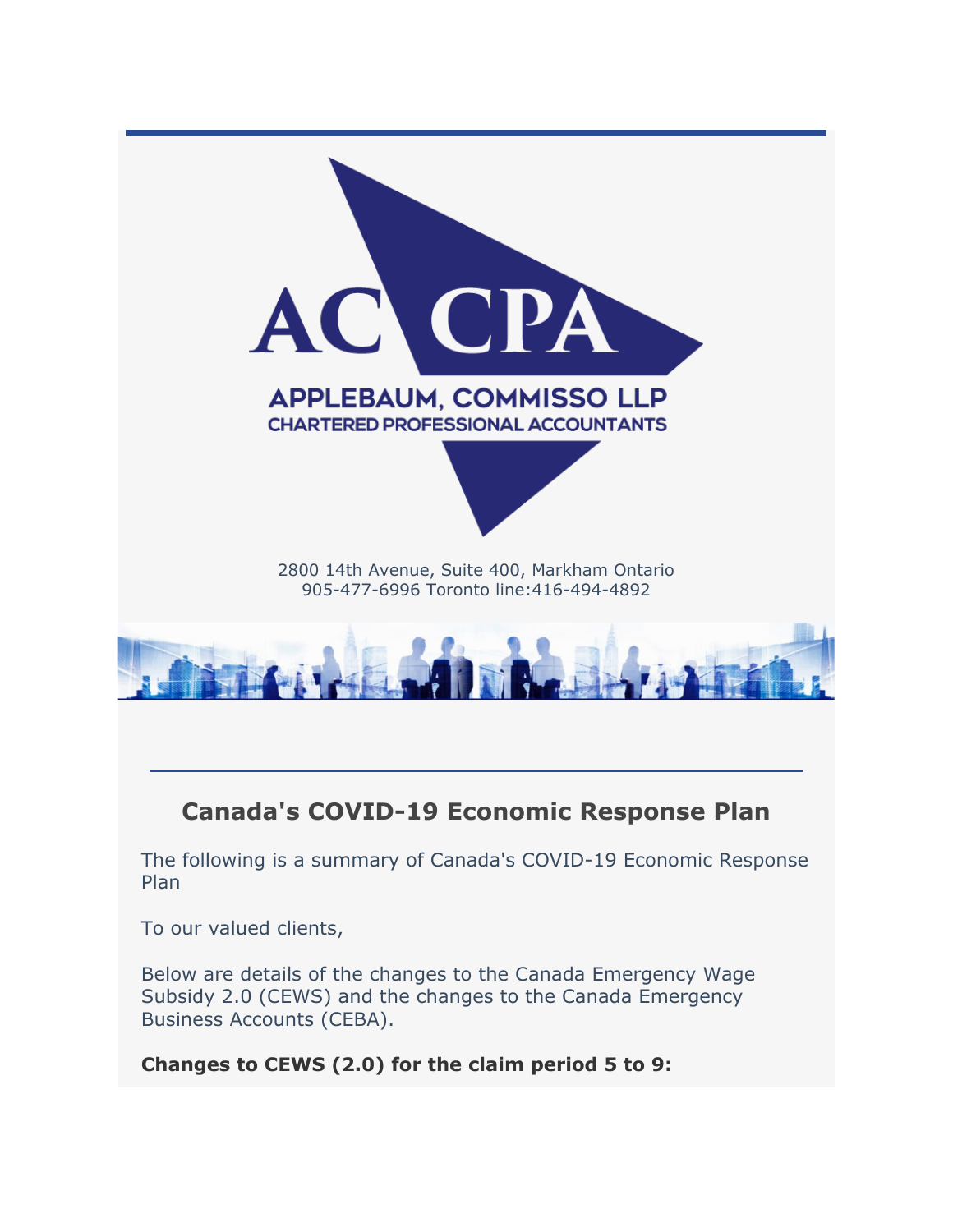- the subsidy rate varies depending on how much your revenue dropped
- if your revenue drop was less than 30% you can still qualify, and keep getting the subsidy as employees return to work and your revenue recovers
- employers who were hardest hit over a period of three months get a higher amount
- employees who were unpaid for 14 or more days can now be included in your calculation
- use the current period's revenue drop or the previous period's, whichever works in your favour
	- for periods 5 and 6, if your revenue dropped at least 30%, your subsidy rate will be at least 75%
- even if your revenue has not dropped for the claim period, you can still qualify if your average revenue over the previous three months dropped more than 50%
- the maximum base subsidy rate is 60% in claim periods 5 and 6
- the maximum base subsidy rate will begin to decline in claim period 7, gradually reducing to 20% in period 9
- You have the option of using the old calculation for period 5 and 6 but you must use the new calculation for period 7 forward.

## **Calculating subsidy for CEWS 2.0:**

Note that there are two parts to the calculation:

## 1) **First calculate the base rate:**

a) If revenue dropped 50% or more your base rate is 60%.

b) If revenue dropped 0-49% your base rate is 1.2 time your revenue drop

## 2) **You get an additional amount based on your average revenue drop in the previous 3 months.**

a) If revenue drop is over a previous 3 - month span is 70% or more you can get a top up of 25% to a maximum of 282.25/week

b) If revenue drop over previous 3-month span is 50-69% you can get a top up of  $1.25 *$  your revenue drop above 50%. \$1,129 /week is the maximum salary

c) If revenue drop over previous 3 month span is 0-49% there will be no top up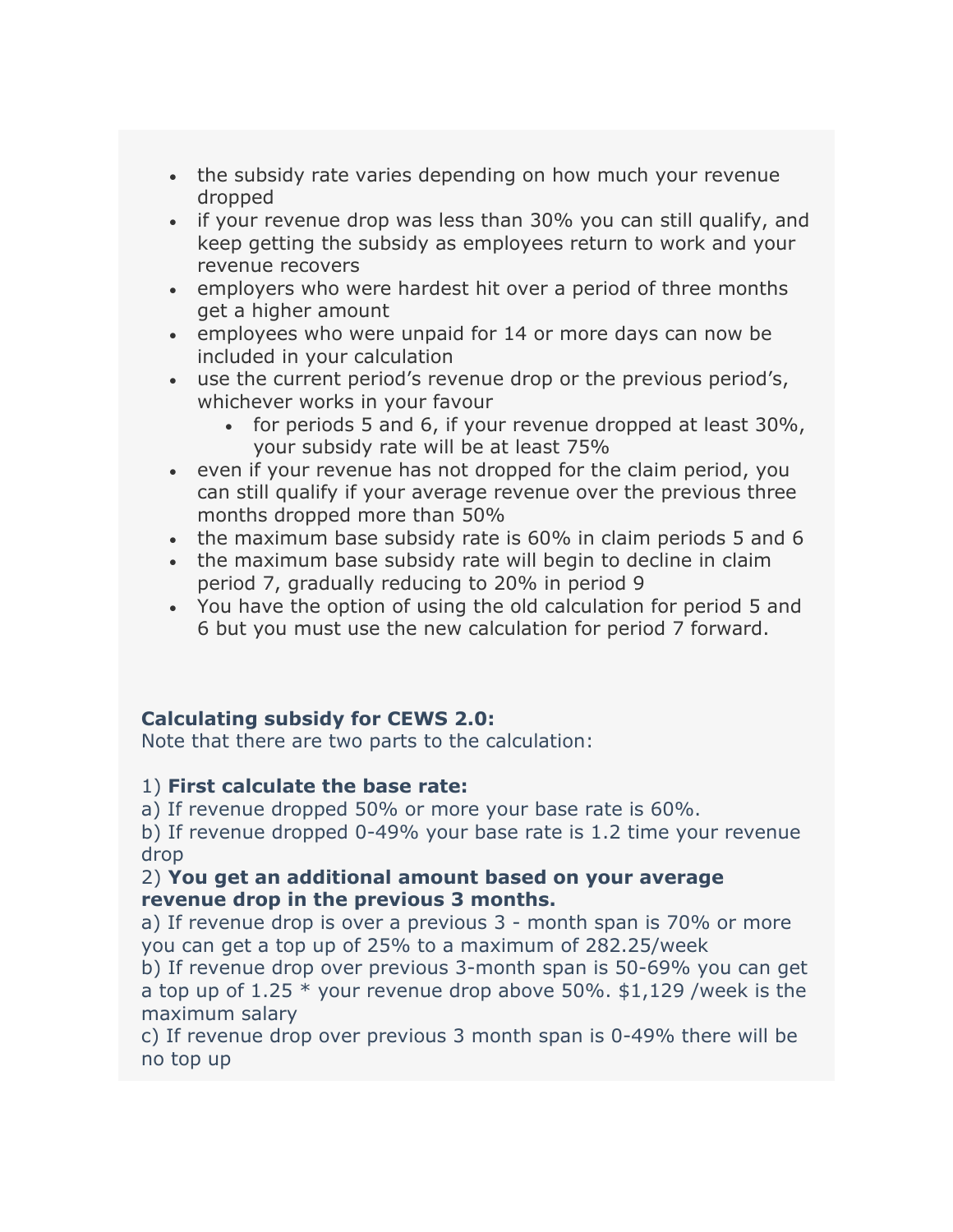Revenue calculations under **step 1** can be calculated by comparing the same or previous months revenue to the same month in the prior year or the average of January and February 2020 to the current or previous months revenue.

Revenue calculations under **step 2** can be calculated by comparing the previous three months of average revenue to the same 3 months in the prior year of and average of January and February 2020.

Note: Depending on your revenue drop it may by more advantageous to claim under the old rules (CEWS 1.0) for period 5-6, this is normally if you revenue dropped between 30-60%.

It is a requirement to use one of CRA calculators (online or excel document) to determine how much you are eligible for when filing your claim. [Click on link for more information](http://r20.rs6.net/tn.jsp?f=001C9HXxxtHtW1tV_0DEHHVWSWKAgc3jvMlYO810CfeFD9qEa61LwyCA_20-CUt_wOQW2aLD3xp7M_Yc_ajCIPLNKQtAJ_czaQkEcgxBCHx8P-2U7Wt2yTqlYnF-CTJ1DRUpSVE-BhHRClbyDWLb90ayBFSZ-x1Te2Ew7QIfGy8x9s6PKP1P6d8RImg99M-00O12QYwu7qjxO3JmstoD2pujVoVdkB_uZ0QMHvJsB3xXqsuUoqup7a8MQv9K82rGE3Xq0WFpp7JXIOVqnqpQyZpW6E7o8tlvY_k&c=SdGMazNeCcGRhyBb3E8pPnkqNK0nHG4sXrTatWU5uE3jc6yB5EZQsw==&ch=NiUP0IV8keCJUbfj66bJDax2ADIDYMWH9hsJLy3Ec-L99Vih8jvWXw==)

## Additional information for claim periods:

- Period  $5 =$  July 5 to August 1, 2020
- Period  $6 =$  August 2 to August 29, 2020
- Period  $7 =$  August 30 to September 26, 2020
- Period  $8 =$  September 27 to October 24, 2020
- Period  $9 =$  October 25 to November 21, 2020

#### **Canada Emergency business account (June 26, 2020)**

• The Canada Emergency Business Account will provide interestfree loans of up to \$40,000 to small businesses and not-forprofits, to help cover their operating costs during a period where their revenues have been temporarily reduced. There is a loan forgiveness amount of \$10,000 if the total loan is repaid prior to December 31, 2022.

To qualify, these organizations will need to demonstrate: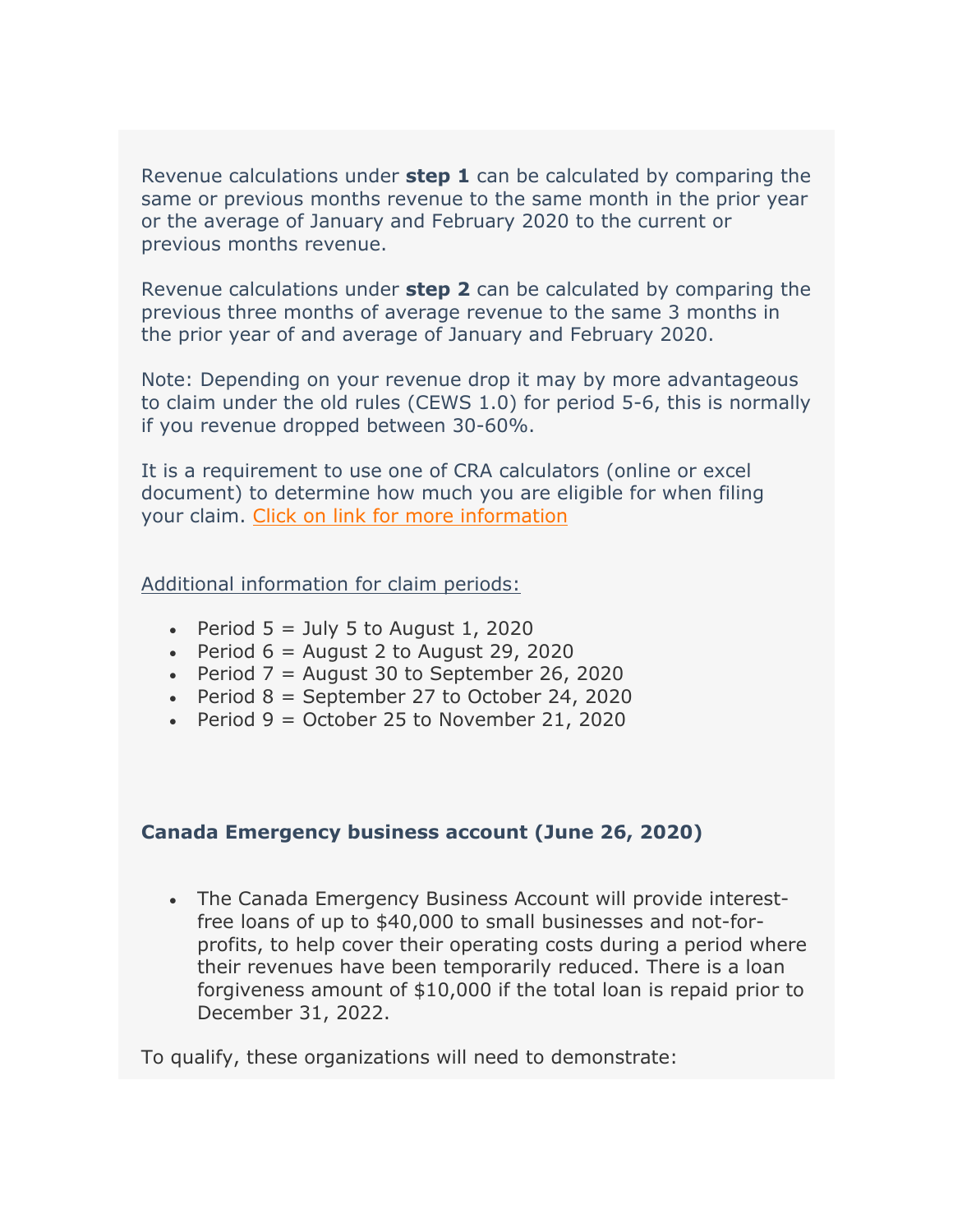• a) they paid between \$20,000 to \$1.5 million in total payroll in 2019

#### **or**

• b) having eligible non-deferrable expenses between \$40,000 and \$1,500,000 in 2020. Expenses are considered "Eligible Non-Deferrable Expenses" if they were already incurred in January and/or February 2020, or are due to a legal or contractual obligation as at March 1 and cannot be avoided or deferred beyond 2020 even during a period of shut down and depressed revenues as a result of COVID. CEBA is not intended to provide income support, or support for variable operating expenses to businesses.

[Click link for more information with regards to](http://r20.rs6.net/tn.jsp?f=001C9HXxxtHtW1tV_0DEHHVWSWKAgc3jvMlYO810CfeFD9qEa61LwyCA_20-CUt_wOQPkAD5HMS3zBXW9VnVoLShfEoFUFkdnitkCuhHj25qHr9mUgM0fbWUUvQmevEEnWRZkcf8vNSgtE=&c=SdGMazNeCcGRhyBb3E8pPnkqNK0nHG4sXrTatWU5uE3jc6yB5EZQsw==&ch=NiUP0IV8keCJUbfj66bJDax2ADIDYMWH9hsJLy3Ec-L99Vih8jvWXw==) CEBA and eligible [expenses](http://r20.rs6.net/tn.jsp?f=001C9HXxxtHtW1tV_0DEHHVWSWKAgc3jvMlYO810CfeFD9qEa61LwyCA_20-CUt_wOQPkAD5HMS3zBXW9VnVoLShfEoFUFkdnitkCuhHj25qHr9mUgM0fbWUUvQmevEEnWRZkcf8vNSgtE=&c=SdGMazNeCcGRhyBb3E8pPnkqNK0nHG4sXrTatWU5uE3jc6yB5EZQsw==&ch=NiUP0IV8keCJUbfj66bJDax2ADIDYMWH9hsJLy3Ec-L99Vih8jvWXw==)

## **Canada Emergency Commercial Rent Assistance (CECRA)**

- This program will lower rent by 75 per cent for small businesses that have been affected by COVID-19.
- The program will provide forgivable loans to qualifying commercial property owners to cover 50% of three monthly rent payments that are payable by eligible small business tenants who are experiencing financial hardship during April, May, and June.
- The loans will be forgiven if the mortgaged property owner agrees to reduce the small business tenants' rent by at least 75% under a rent forgiveness agreement, which will include a term not to evict the tenant while the agreement is in place. The small business tenant would cover the remainder, up to 25% of the rent.
- Impacted small business tenants are businesses paying less than \$50,000 per month in rent and who have temporarily ceased operations or have experienced at least a 70% drop in pre-COVID revenues. This support will also be available to nonprofit and charitable organizations.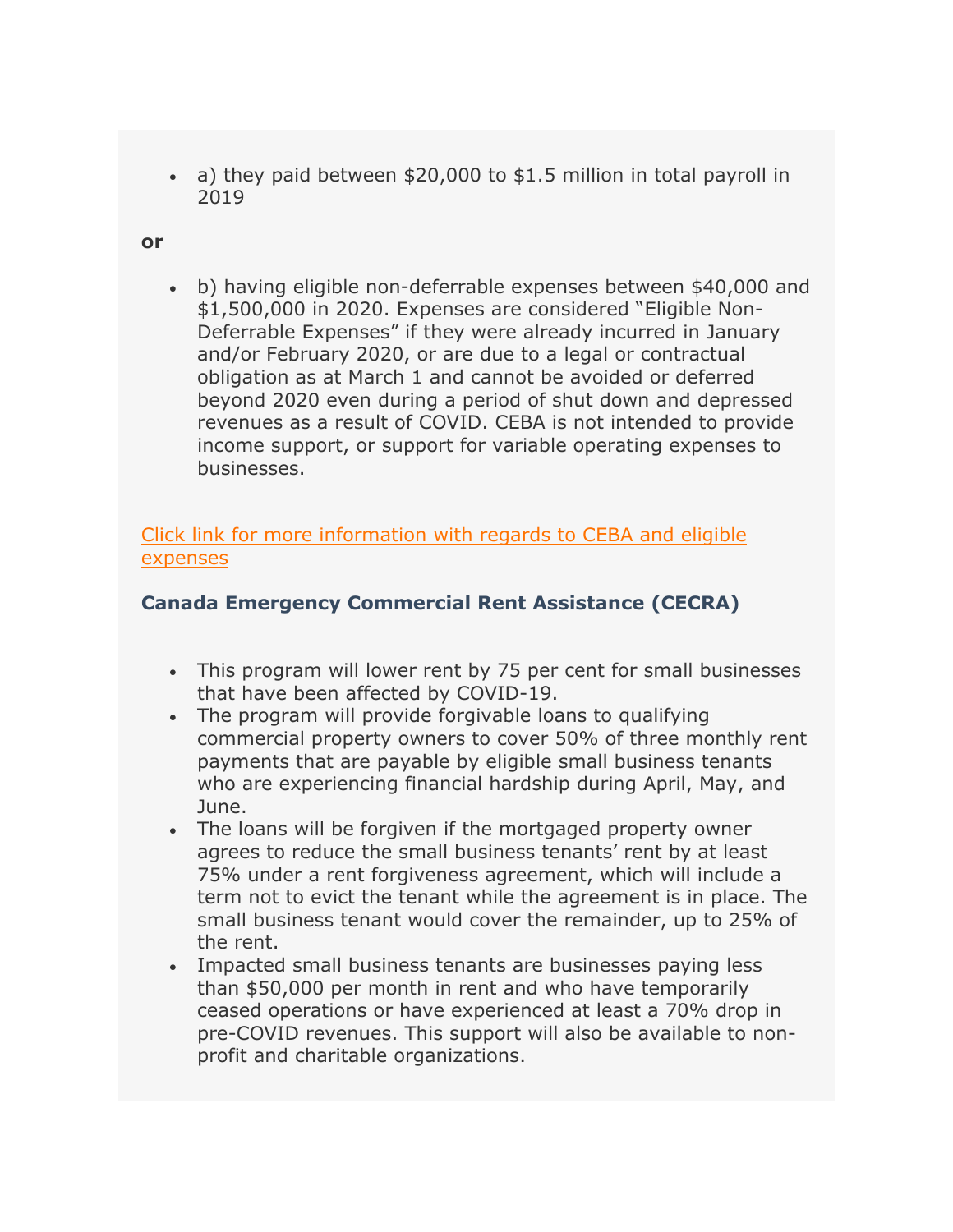## **75% Business wage subsidy summary CEWS (1.0) (updated April 17, 2020) Note: this has been replaced by CEWS 2.0 as discribed above but can continue to be used for periods 5 and 6.**

- Businesses will be eligible if they continue to have employees on payroll, this includes corporations, partnerships, not for profits
- The employer will be required to prove a 15% revenue decline year over year from March 2019 to March 2020, 30% revenue decline April 2019 to April 2020 and 30% revenue decline May 2019 to May 2020 to claim credit for March 14th to April 11th, April 12th to May 9th and May 10th to June 16th respectively.
	- Note revenue can be calculated using the **cash basis** of accounting or the **accrual basis**. You cannot change basis from month to month
- In certain situations a business can compare sales to the average of January and February 2020 sales. These situations normally relate to startup organizations that have experienced significant growth year over year and also new companies that were started in February 2019 or later.
- The subsidy is the maximum of 75% of wages paid or \$847 gross per week, this is based on pre crisis remuneration. See details of the calculation of the subsidy provided in the link.
- These employers would be expected where possible to maintain existing employees' pre-crisis employment earnings. It is not clear at this point how this will be determined
- The subsidy **is** available for non-arms length individuals i.e. owner's salary and other related people that continue to work for the company
- The calculation of revenue can be done based on an affiliated group on a combined or consolidated basis if that is a normal reflection of the entity's operations.
- Employers portion of CPP and EI will be 100% reduced from required remittances if the employee qualifies for the wage subsidy and continues to get paid but does not work at all for the employer i.e. is on paid leave. This is no maximum.
- Applications will be done through CRAs Mybusiness account which should be available soon. It is recommended you ensure